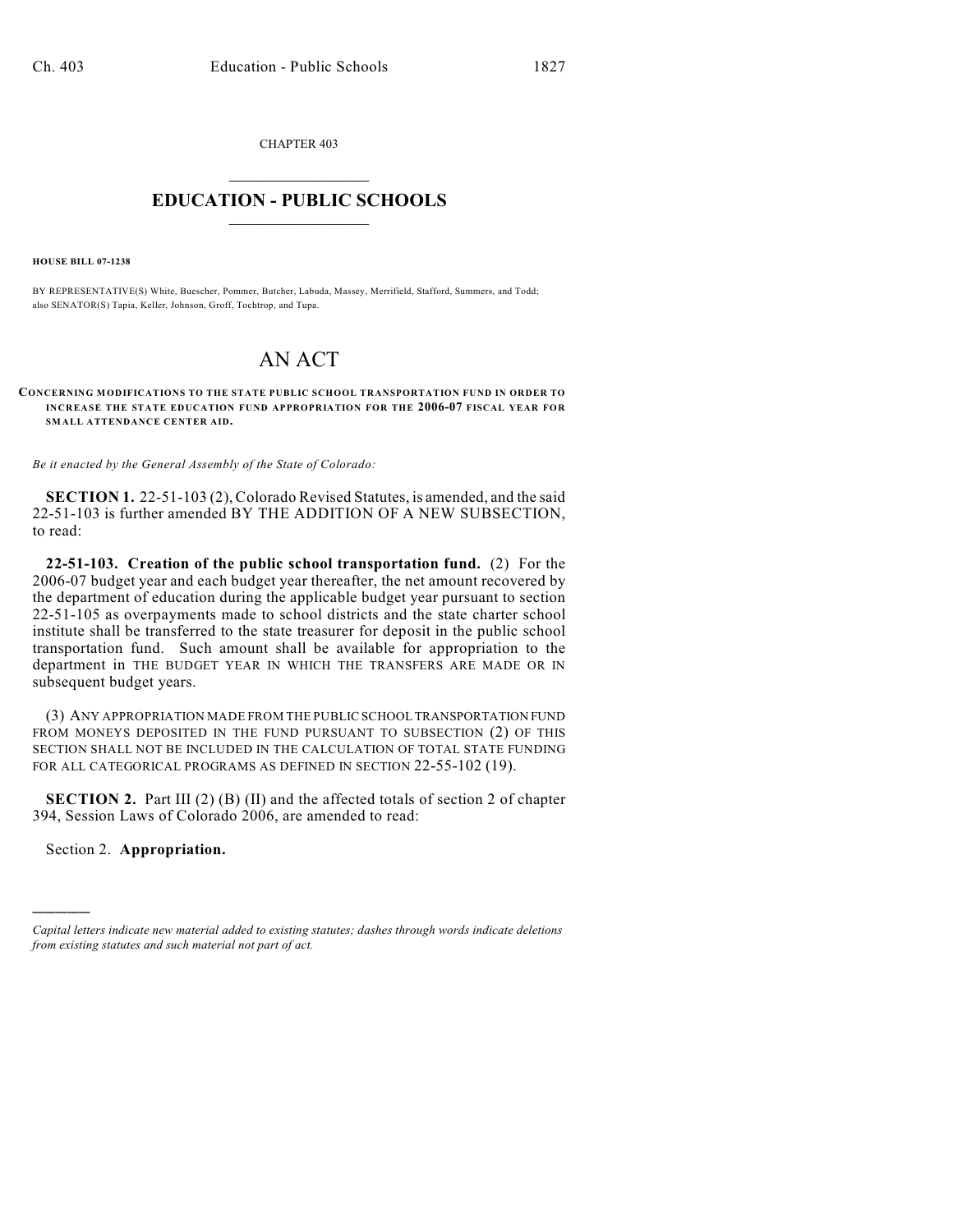## Ch. 403 Education - Public Schools 1828

|                                                                                                                               |                           |              | <b>APPROPRIATION FROM</b>      |                                                |                      |                                       |                                |  |
|-------------------------------------------------------------------------------------------------------------------------------|---------------------------|--------------|--------------------------------|------------------------------------------------|----------------------|---------------------------------------|--------------------------------|--|
|                                                                                                                               | ITEM &<br><b>SUBTOTAL</b> | <b>TOTAL</b> | <b>GENERAL</b><br><b>FUND</b>  | <b>GENERAL</b><br><b>FUND</b><br><b>EXEMPT</b> | CASH<br><b>FUNDS</b> | CASH<br><b>FUNDS</b><br><b>EXEMPT</b> | <b>FEDERAL</b><br><b>FUNDS</b> |  |
|                                                                                                                               | \$                        | \$           | \$                             | \$                                             | \$                   | \$                                    | \$                             |  |
|                                                                                                                               |                           |              | <b>DEPARTMENT OF EDUCATION</b> | <b>PART III</b>                                |                      |                                       |                                |  |
| (2) ASSISTANCE TO PUBLIC SCHOOLS<br>(B) Categorical Programs <sup>8</sup><br>(II) Other Categorical Programs<br>Public School |                           |              |                                |                                                |                      |                                       |                                |  |
| Transportation                                                                                                                | 42,940,625                |              | 38,079,601                     |                                                |                      | 4,861,024                             |                                |  |
| Transfer to the<br>Department of Higher<br>Education for<br>Distribution of State                                             |                           |              |                                |                                                |                      | 4,861,024 <sup>d</sup>                |                                |  |
| Assistance for<br><b>Vocational Education</b><br>Special Education -<br>Gifted and Talented                                   | 20,635,922                |              | 18,349,048                     |                                                |                      | 2,286,874                             |                                |  |
| Children<br>Expelled and At-risk<br><b>Student Services Grant</b>                                                             | 7,808,744                 |              | 7,050,000                      |                                                |                      | 758,744 <sup>b</sup>                  |                                |  |
| Program<br>Small Attendance                                                                                                   | 6,285,171                 |              | 5,788,807                      |                                                |                      | 496,364 <sup>b</sup>                  |                                |  |
| Center Aid                                                                                                                    | 890,777<br>961,817        |              | 834,479                        |                                                |                      | 56.298<br>127,338b                    |                                |  |